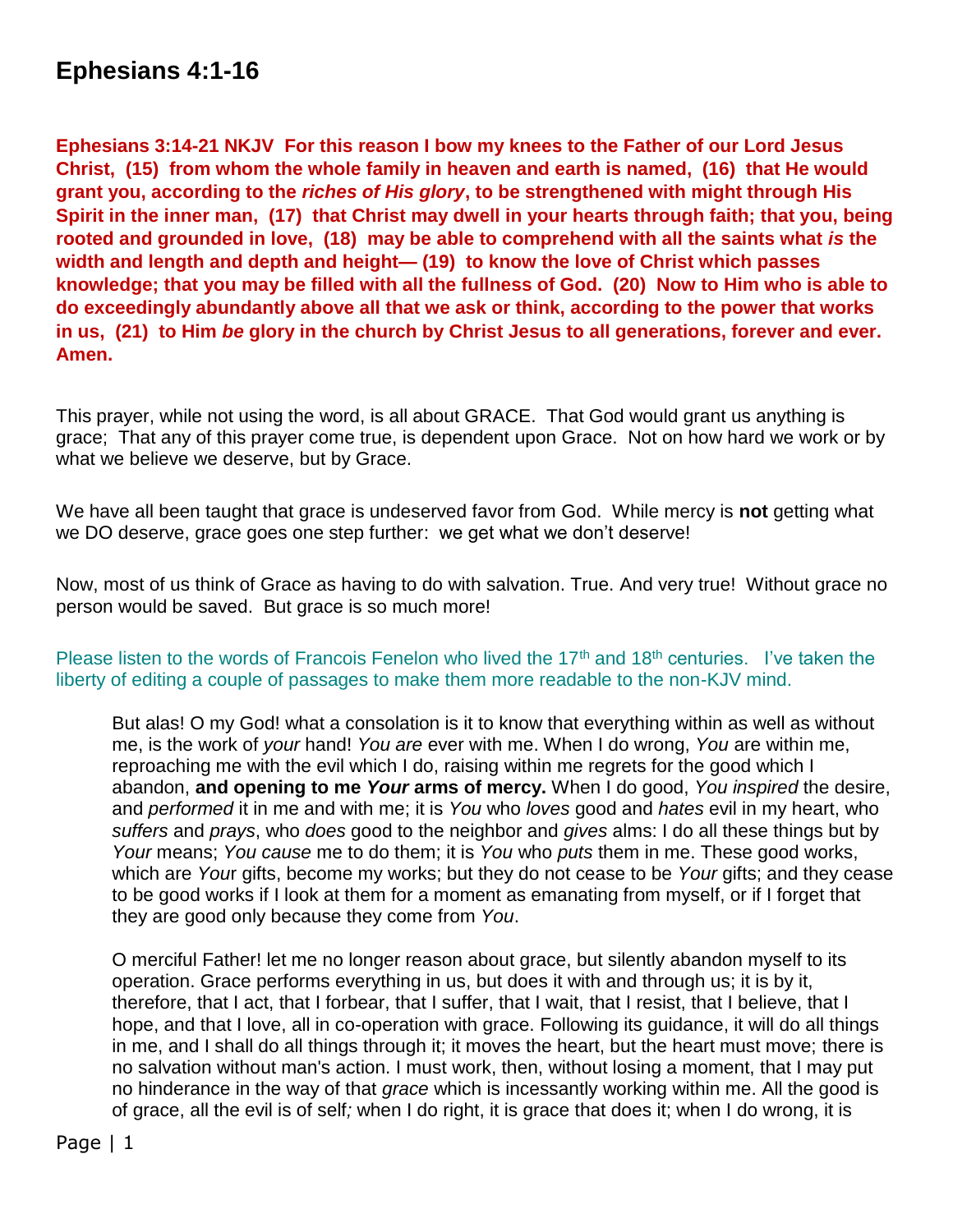because I resist grace. I pray God that I may not seek to know more than this; all else will but serve to nourish a presumptuous curiosity. O my God! keep me ever in the number of those babes to whom *You reveal You*r mysteries, while *You conceal* them from the wise and prudent!

Grace causes a response when we truly understand His goodness and kindness towards us!

Here begins Paul take on that response.

(Ephesians 4:1 NKJV) I, therefore, the prisoner of the Lord, beseech you to **walk worthy of the calling with which you were called**, (2) with all lowliness and gentleness, with longsuffering, bearing with one another in love, (3) endeavoring to **keep** the unity of the Spirit in the bond of peace.

We've been called by grace, let us live by grace – and not just grace for us! No, Paul wants us to extend grace to others!

I want to look at some of the words Paul chose because they have a rich meaning.

**Lowliness**: humility implying that we are content even when we are not in control or when someone else (God) is doing the steering. Funny how if we're on a ship with 2-3 thousand people, we're ok with one guy driving the boat. But, sit in the passenger seat of a car, and suddenly, we cannot sit contently by when another is steering.

**Worthy** = appropriately (when in Rome…when a Christian…)

**Bearing**  $=$  put up with

**Endeavoring** = make an effort; diligence; coupled with the idea of 'speed'; do it quickly and diligently;

**Keep** = means to quard diligently; to keep a watchful eye on.

The goal is unity! It is a work of the Spirit not of our own creation, we are to "keep" it, "guard" it and "hold fast" to it! This is not the unity we speak of as abiding in Christ or the Spirit of Christ. **This is the unity is between believers**. The "bond" of peace is what's needed to keep things together, much like a ligament will keep bones or joints tied together. And truly the bonding agent is love.

What's amazing to me is how fragmented the "church" is. We are united together under one Head, Jesus our LORD, God and King.

#### **This must have been on Paul's mind when he wrote:**

(Ephesians 4:4 NKJV) *There is* **one** body and **one** Spirit, just as you were called in **one** hope of your calling; (5) **one** Lord, **one** faith, **one** baptism; (6) **one** God and Father of all, who *is* above all, and through all, and in you all.

Believers are united in Christ: Look at this another way:

- 1. Our salvation has no degrees in it. It's the **same for all** who come to Christ.
- 2. His Love is the **same for all**
- 3. His covenant is with all and was bought **for all** with the same price: His perfect blood to all who believe.
- 4. Our justification is the **same for all** as well as our forgiveness.
- 5. We are all heirs of the **same** promises in heaven because we are all sealed by the Holy Spirit of promise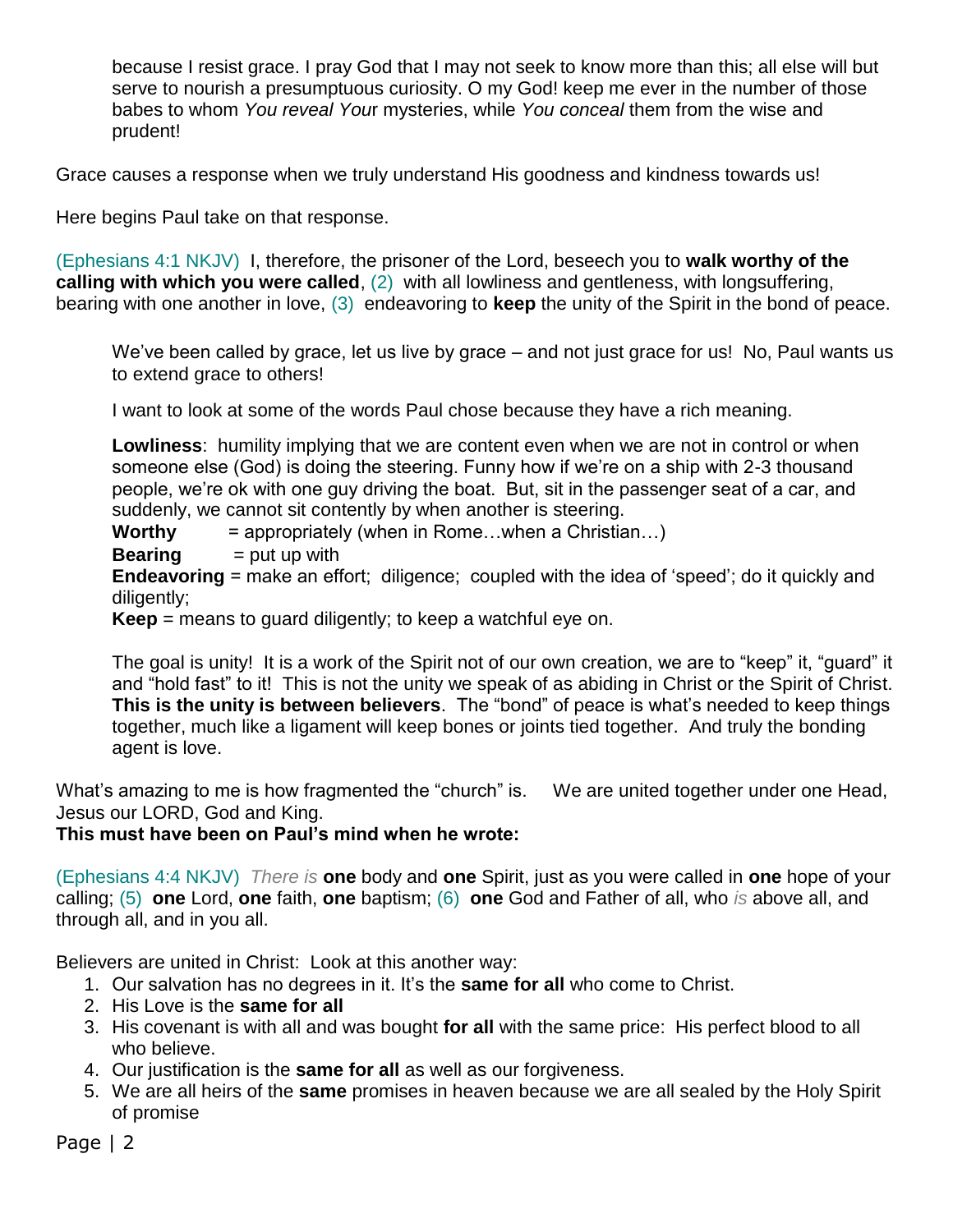6. We are heirs because we all have equal standing as children of God.

**And our One God, who is far above all He created, works through us all and is in us all. Do not neglect this great truth! He is in us and therefore nothing is hidden, no thought, no act; this isn't just the fleshly stuff we think or do, but all those good things we do because of the grace within us!** 

(Ephesians 4:7 NKJV) **But** to each one of us **grace** was given according to the measure of Christ's gift.

Grace is given to fulfill the working of the gift(s) given. Sometimes I think of grace as the godly power to obey. Sometimes I think of grace as an open door thru which He wants me to walk. His favor isn't just an attitude He possesses but perhaps best thought of as His will towards us!

Grace cannot be plumbed because our sin nature. We can't seem to allow ourselves to accept anything good from God because we're so undeserving – this has been programmed into us since we were born. We operate on works and rewards or works and punishment. And that's easily understood. **But God** works from an entirely different perspective… With God, it's not a matter of doing but a matter of being. Being what? One who believes His Son and has declared Him as savior.

Verse 7 sounded familiar so I went to 1 Corinthians 12 to refresh my memory:

1 Corinthians 12:4-11 There are diversities of gifts, but the same Spirit. (5) There are differences of ministries, but the same Lord. (6) And there are diversities of activities, but it is the same God who works all in all. (7) But the manifestation of the Spirit is given to each one for the profit *of all:* (8) for to one is given the word of wisdom through the Spirit, to another the word of knowledge through the same Spirit, (9) to another faith by the same Spirit, to another gifts of healings by the same Spirit, (10) to another the working of miracles, to another prophecy, to another discerning of spirits, to another *different* kinds of tongues, to another the interpretation of tongues. (11) **But one and the same Spirit works all these things, distributing to each one individually as He wills.**

(Ephesians 4:8 NKJV) Therefore He says: "WHEN HE ASCENDED ON HIGH, HE LED CAPTIVITY CAPTIVE, **AND GAVE GIFTS TO MEN.**" (9) (Now this, "HE ASCENDED"—what does it mean but that He also first descended into the lower parts of the earth? (10) He who descended is also the One who ascended far above all the heavens, that He might fill all things.)

# (Psalms 68:18 NKJV)

This mysterious verse seems difficult to understand. I could find no real satisfactory explanation for it. But, in the context of verse 7 and then verse 11, I think Paul is trying to say, "our LORD Jesus ascended to heaven to sit at the right hand of God. From this position, He is now able to fill to overflowing each member of His Body with spiritual gifts through the Holy Spirit; This "being able" implies that He has the authority and the power and the wisdom and knowledge to do all this and exceedingly abundantly more than we can imagine – **AND** to do it perfectly and completely **for us**, the Body of Messiah.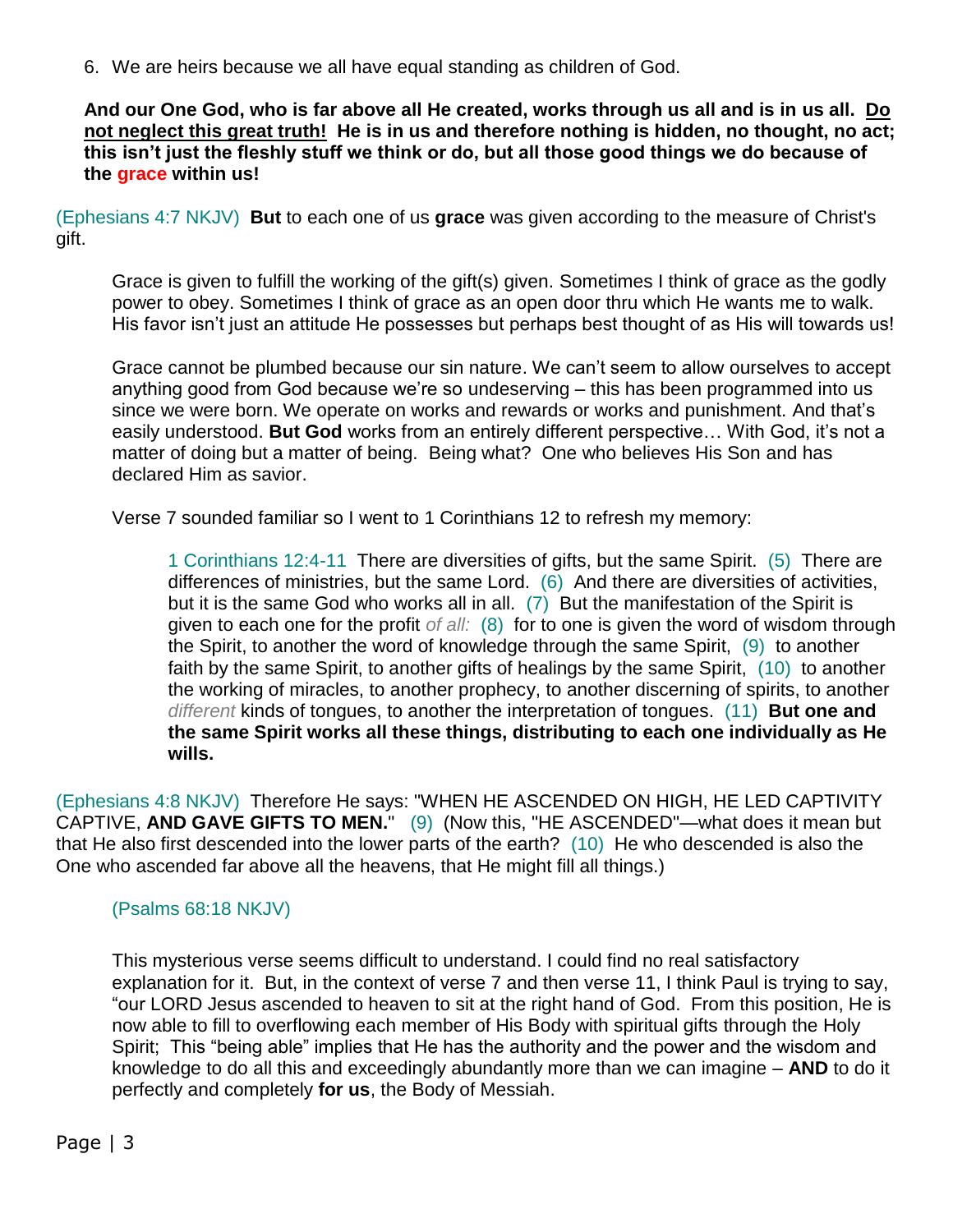(Ephesians 4:11 NKJV) And He Himself **gave** some *to be* apostles, some prophets, some evangelists, and some pastors and teachers,

(Ephesians 4:12 NKJV) for the equipping of the saints **for the work of ministry**, for **the edifying of the body of Christ**, (Ephesians 4:13 NKJV) **till we all come to the unity of the faith and of the knowledge of the Son of God, to a perfect man, to the measure of the stature of the fullness of Christ;**

### **First, the who:**

**Some apostles** – commissioner of Christ (dictionary also adds "with miraculous powers"); most see this as one who had direct experience with Jesus but given the context, that can't be the case. "Sent one" is often used to define an apostle. Also, an apostle is one to whom much authority has been given.

**some prophets** – can be related to fore-telling but is often one who speaks for God, using His words. Prophets can edify and deliver hard messages from God to the church. But always in love!

**some evangelists** - are those gifted with boldness to proclaim the Gospel of Christ Jesus. Paul was certainly an evangelist! While we are all called to be a living witness for Him, an evangelist takes this to a whole new level!

**some pastors and teachers** – those gifted to teach the Word and to shepherd the local church.

#### **Next, the why:**

For equipping the saints for the work of ministry AND for the edifying of the body of Christ! The word "equipping" in the Greek means "complete furnishing" and "perfecting". Remember, edifying means to "build up".

#### **Finally, the Goal:**

That's the means, the end is 4-fold:

- 1. **all come to the unity of the faith**
- 2. **to the FULL knowledge of the Son of God**
- 3. **to a complete person**
- 4. **to the measure of the stature of the fullness of Christ, that is, to maturity in our Christian walks**

For the Body of Christ, I'm not convinced that this unity, faith, knowledge and perfection will be achieved on this side of heaven – however, verse 13 says "**we continue until** we reach our goal". That means we all work together until we are taken home or raptured. However, I wouldn't just sit around until the rapture…I can guarantee that this would not please God!

Page 14 (Ephesians 4:14 NKJV) that we should no longer be children, tossed to and fro and carried about with every wind of doctrine, by the **trickery** of men, in the **cunning craftiness of deceitful plotting**, (Ephesians 4:15 NKJV) but, speaking the truth in love, may grow up in all things **into Him** who is the head—Christ—(Ephesians 4:16 NKJV) from whom the whole body, joined and knit together by what every joint supplies, according to the effective working by which every part does its share, causes